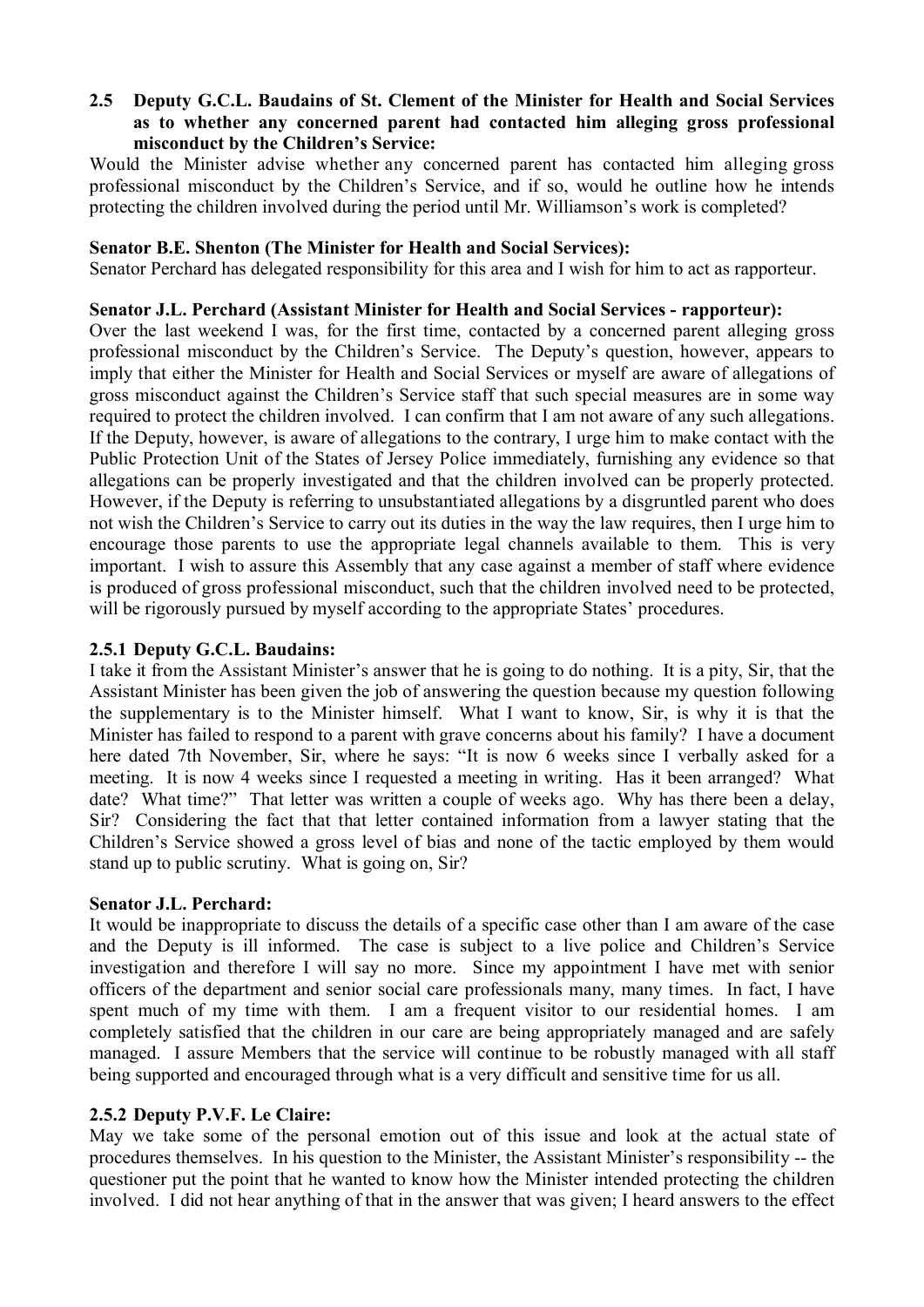that States' procedures would be followed and staff would be supported. What I would like to ask is, because it has been unclear to me, given that there is evidently a particular report to that that is in the affirmative, what procedures are in place or taking place under the States' procedures to protect that child or those children? What procedures are in place to protect the children? That is part of the question.

## **Senator J.L. Perchard:**

This is completely inappropriate and I am surprised that you are encouraging the Assembly to go down this channel. I refuse to discuss the details of the case other than to assure the Deputy and the House that the children involved - as a subject of the question just put by Deputy Baudains - are perfectly safe.

## **The Bailiff:**

In fairness to Deputy Le Claire, the question he was putting, as I understood it, is what were the procedures? What were the States' procedures?

## **Deputy P.V.F. Le Claire:**

That is exactly what I did, Sir. I did avoid the personal issue when I put it to the Assistant Minister. I thank you, Sir, for that intervention. What are the States' procedures; not what are the particulars.

## **Senator J.L. Perchard:**

The children are subject to an inquiry by the Children's Service and they are not in the care of the Children's Service but are being monitored by the Children's Service.

#### **2.5.3 The Deputy of St. Martin:**

Given the sensitivity around the Children's Service at the moment, and I have every sympathy for them, can we have an assurance that both the Minister and the Assistant Minister have arrangements whereby they are to be kept up to speed and informed of any allegation as it may be made to the contrary to the actions about the Children's Service?

#### **Senator J.L. Perchard:**

Absolutely, Sir. As a result of the sensitivities that are surrounding the Children's Service at the moment, I am very much hands on.

#### **2.5.4 Deputy R.G. Le Hérissier:**

Can the Assistant Minister assure us that the recent report compiled by the Chief Officer, in the very best of faith, which exonerated the staff and indeed quite rightly in some respects praised them, can he assure us that he and the Minister have checked this report and that this report fully complies with the conditions one would expect from a rigorous, independent and objective report?

#### **Senator J.L. Perchard:**

The report that Deputy Le Hérissier makes reference to is a report on historical practices within the department. Mr. Andrew Williamson is conducting a review of services historically. I am perfectly satisfied that the services being provided to date by the Children's Services are some of the best possible services that we could provide.

#### **Deputy R.G. Le Hérissier:**

Sorry, Sir, point not answered. Can the Assistant Minister reassure the House if that report was produced on the basis of the conditions he would see it as being essential to a full rigorous independent report?

#### **Senator J.L. Perchard:**